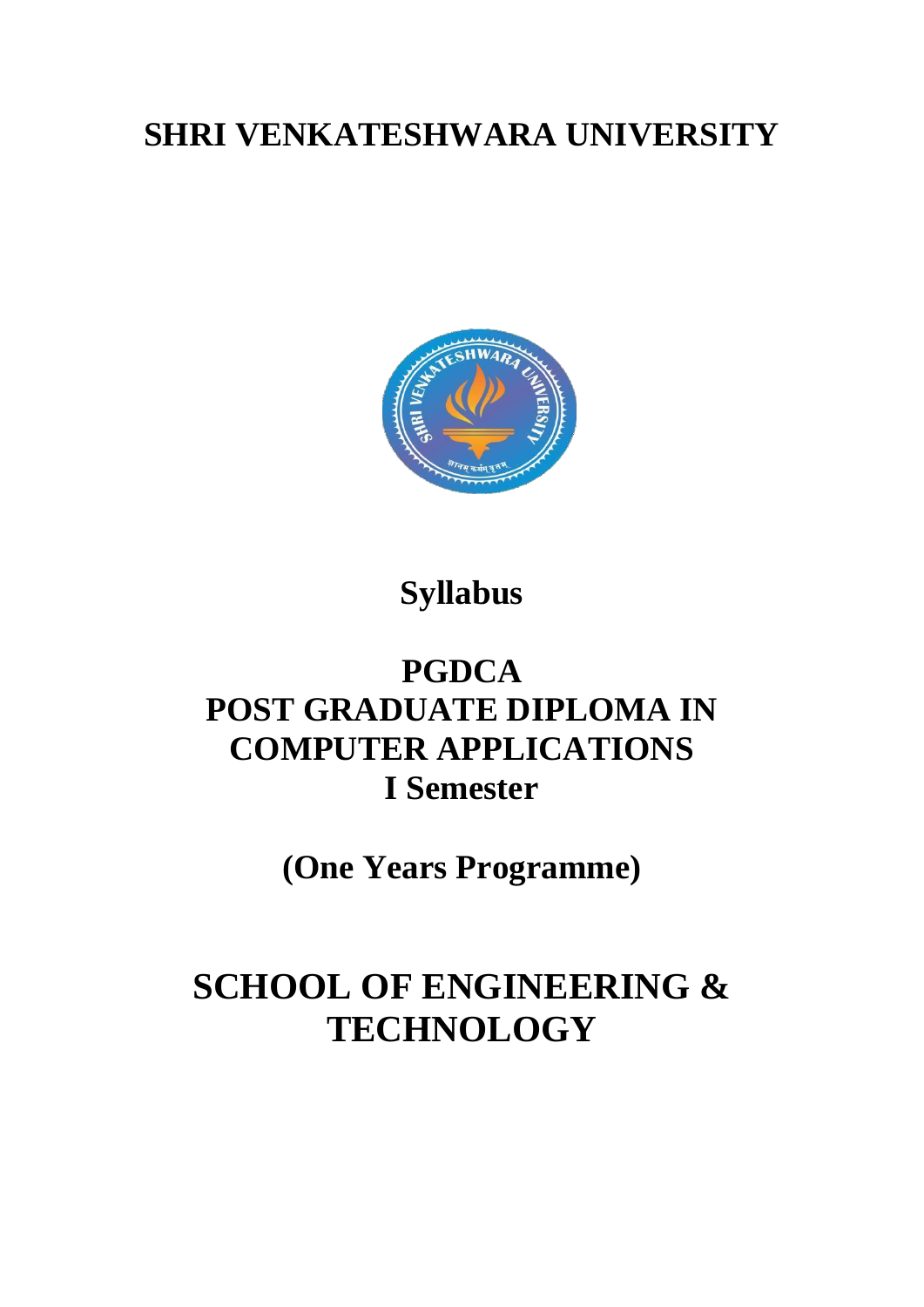| <b>SEMESTER-I</b> |                         |                                                            |                          |                |                |                          |           |       |           |                        |           |       |                |
|-------------------|-------------------------|------------------------------------------------------------|--------------------------|----------------|----------------|--------------------------|-----------|-------|-----------|------------------------|-----------|-------|----------------|
| SI.               | <b>Subject</b><br>Codes | Subject                                                    | <b>Periods</b>           |                |                | <b>Evaluation Scheme</b> |           |       |           | End<br><b>Semester</b> |           | Total | Credit         |
| No.               |                         |                                                            | $\mathbf{L}$             | $\mathbf T$    | $\mathbf{P}$   | <b>CT</b>                | <b>TA</b> | Total | <b>PS</b> | TE                     | <b>PE</b> |       |                |
| $\mathbf{1}$      | <b>PCA-101</b>          | <b>COMPUTER</b><br><b>FUNDAMENTA</b><br>L & MS OFFICE      | $\mathbf{3}$             | $\Omega$       | $\mathbf{1}$   | 20                       | 10        | 30    |           | 70                     |           | 100   | $\overline{4}$ |
| $\overline{2}$    | <b>PCA-102</b>          | <b>PROGRAMMI</b><br>NG IN C<br><b>LANGUAGE</b>             | $\overline{\mathcal{L}}$ | $\overline{0}$ | $\mathbf{1}$   | 20                       | 10        | 30    |           | 70                     |           | 100   | $\overline{4}$ |
| 3                 | <b>PCA-103</b>          | <b>DATA BASE</b><br><b>MANAGEME</b><br>NT SYSTEM           | 3                        | $\Omega$       | $\Omega$       | 20                       | 10        | 30    |           | 70                     |           | 100   | 3              |
| $\overline{4}$    | <b>PCA-104</b>          | <b>SOFTWARE</b><br><b>ENGINEERIN</b><br>G                  | 3                        | $\mathbf{1}$   | $\Omega$       | 20                       | 10        | 30    |           | 70                     |           | 100   | $\overline{4}$ |
| 5                 | <b>PCA-105</b>          | <b>FOUNDATION</b><br><b>ENGLISH</b>                        | 3                        | $\mathbf{1}$   | $\Omega$       | 20                       | 10        | 30    |           | 70                     |           | 100   | $\overline{4}$ |
| 6                 | <b>PCA-151</b>          | MS OFFICE & C<br><b>PROGRAMMIN</b><br><b>GLAB</b>          | $\Omega$                 | $\Omega$       | $\overline{2}$ |                          |           |       | 50        |                        | 50        | 100   | $\mathbf{1}$   |
| $\tau$            | <b>PCA-152</b>          | <b>DATA BASE</b><br><b>MANAGEMENT</b><br><b>SYSTEM LAB</b> | $\Omega$                 | $\Omega$       | $\overline{2}$ |                          |           |       | 50        |                        | 50        | 100   | $\mathbf{1}$   |
|                   |                         |                                                            |                          |                |                |                          |           |       |           |                        |           | 700   | 21             |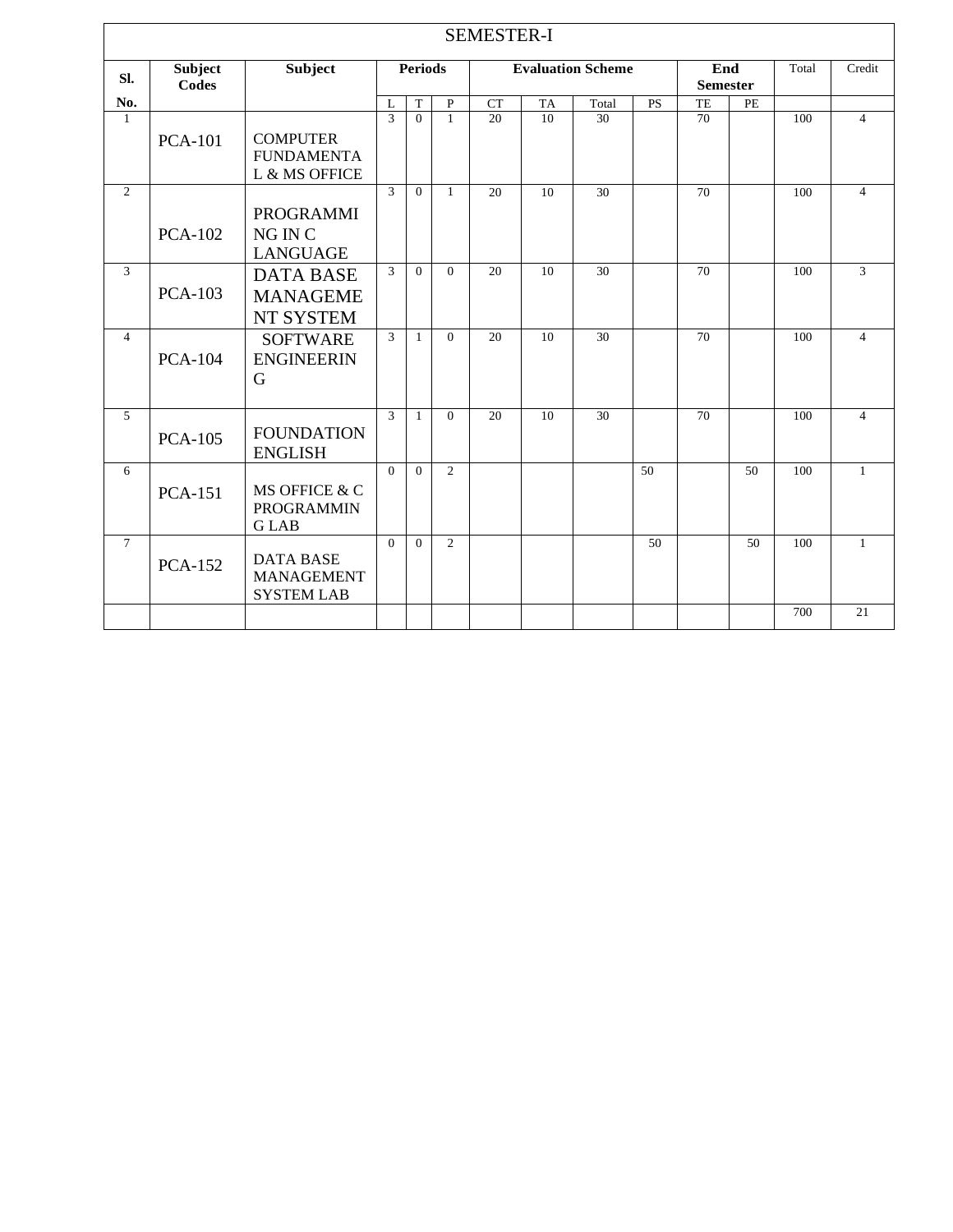#### UNIT–I

Brief History of Development of Computers, Computer System Concepts, Computer System Characteristics, Capabilities And Limitations, Types of Computers, Basic Components of A Computer System - Control Unit, ALU, Input/output Functions and Characteristics, Memory RAM, ROM, EPROM, PROM and other types of Memory.

#### UNIT–II

Input/Output & Storage Units-: Keyboard, Mouse, Trackball, Joystick, Digitizing tablet, canners, Digital Camera, MICR, OCR, OMR, Barcode Reader, Voice Recognition, Light pen, Touch Screen, Monitors characteristics and types of monitor -Digital, Analog, Size, Resolution, Refresh Rate, Interlaced / Non Interlaced, Dot Pitch, Video Standard - VGA, SVGA, XGA etc,

#### UNIT–III

Printers And Its Types -Dot Matrix, Inkjet, Laser, Plotter, Sound Card And Speakers, Storage Fundamentals - Primary Vs Secondary Data Storage And Retrieval Methods - Sequential, Direct And Index Sequential, Various Storage Devices - Magnetic Tape, Magnetic Disks, Hard Disk Drives, Floppy Disks ,Optical Disks, Flash Drives Video Disk, MMC Memory Cards, Physical Structure of Floppy & Hard Disk, Drive Naming Conventions In PC.

#### UNIT–IV

Use of Communication and IT, Communication Process, Communication Types- Simplex, Half Duplex, Full Duplex, Serial And Parallel Communication, Types Of Network - LAN, W AN, MAN ,Internet, Topologies of LAN - Ring, Bus, Star, Mesh And Tree Topologies, Components of LAN -Media, , World Wide Web and Applications and Internet Services.

#### UNIT–V

Software and Its Need, Types of Software - System Software, Application Software, System Software - Operating System, Utility Program, Programming Languages, Assemblers, Compilers And Interpreter, Programming Languages- Machine, Assembly, High Level, 4GL, Their Merits And Demerits, Application Software and its Types - Word- Processing, Spreadsheet, Presentation Graphics, Data Base Management Software, Characteristics, Virus-Working Principles, Types of Viruses, Virus Detection and Prevention Methods .

TEXT & REFERENCE BOOKS: COMPUTERS TODAY, BY S.K BASANDRA, GALGOTIA PUBLICATIONS. FUNDAMENTALS OF INFORMATION TECHNOLOGY ALEXIS LEON & MATHEWS LEON, , VIKAS PUBLISHING DOS QUICK REFERENCE RAJEEV MATHUR, , GALGOTIA PUBLICATIONS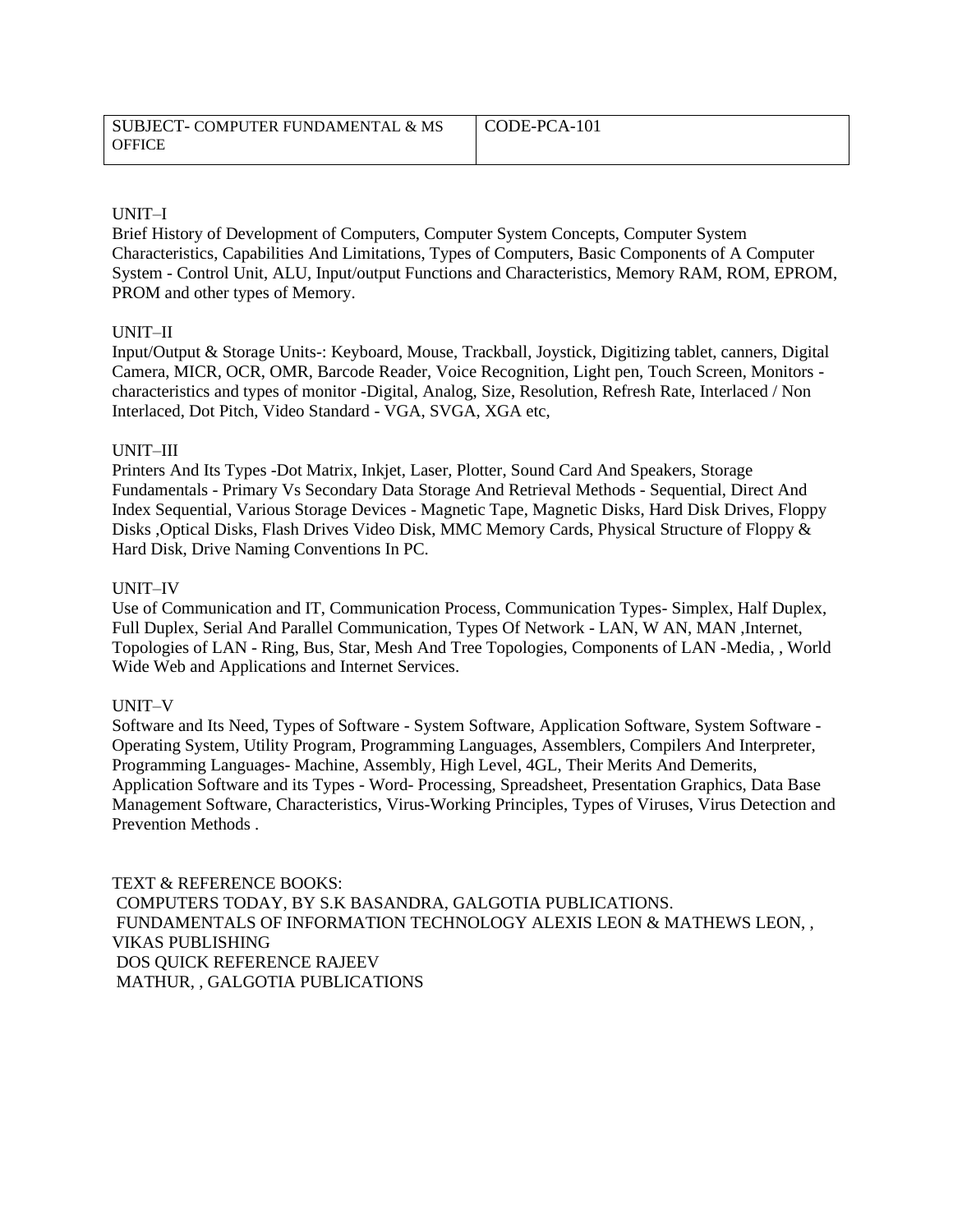### Unit I

Importance of C, basic structure of C program, characters, keywords, identifiers, constants, variables, data

types, declaration of variables.

## Unit II

Operators arithmetic, relational logical, assignment , increment , decrement, conditional, special operator,

precedence of operators, expression, reading & writing a character, input output format, assignment, if,

nested if, switch, else if ladder ? : operator, goto, while, do, for statement.

### Unit III

Array : one, two, & multidimensional array, declaring & initializing string variables, reading & writing

strings from screen, arithmetic operations on string, string handling functions, storage classes.

### Unit IV

The C functions, general form , function argument, return statement, returning values , calling a function,

no argument , argument but no return values, arguments with return values.

### Unit V

Structure initialization , array of structures , unions understanding pointers, declaring & initializing

pointers, accessing variables, pointers expression, pointer increments, pointers & characters strings,

pointers & functions.

Defining & opening a file, input/output operations on files , closing a file, error handling , random access to files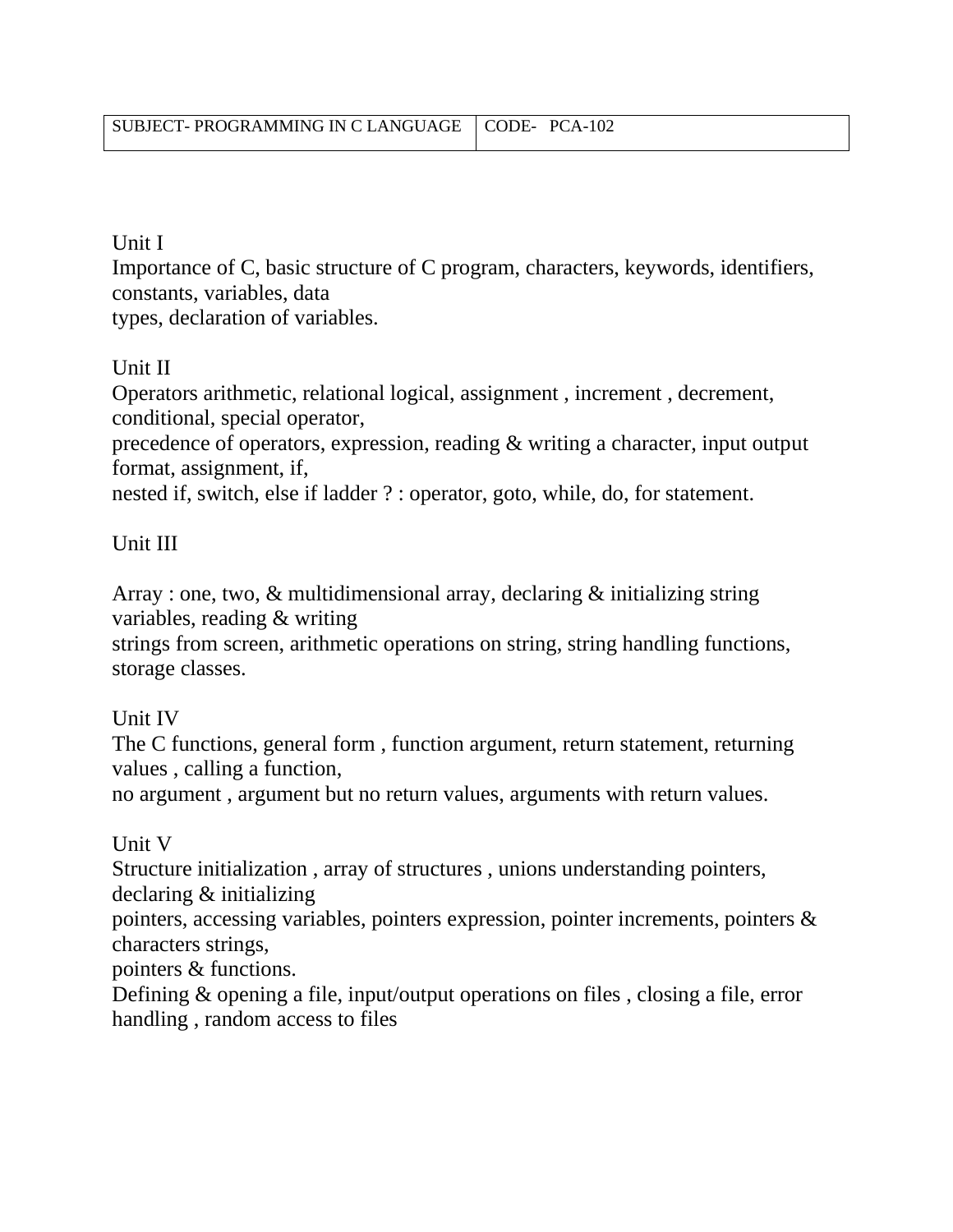#### Unit I

Introduction: Database system, advantages of database systems-redundancy, consistency, sharing,

database, DBMS components. Architecture of database systems: Schema, subschema; logical and

conceptual view. Data Description Language (DDL), DML and database

#### Unit II

Data Models : Relational Model-structure, tupple, attributes, relation normalization, key-primary key,

candidate key, alternate key, relational calculus & relational algebra-concepts, definition of union, set

difference, Cartesian product – selection, intersection, quotient and join. Normal forms: First, Second,Third.

#### Unit III

FoxPro - Database file, record & field, field types, creating database file-defining, saving structure,

entering, listing, removing, updating, searching, sorting, viewing records, closing database.

Index – creating index files, multiple fields – compound  $\&$  structural index, creating index – ascending,

descending order, saving index file.

### Unit IV

Seek, index, sort, time, date, date arithmetic, mathematical functions- sqrt (), abs (), max (), min (), round

(), mod (), len (), mathematical commands sun average,count,calculate, do whileenddo, skip, trim, accept,

input, wait, if-end if , scan – endscan, for-end for, do case-endcase, text-endtext,

#### Unit V

handling multiple data base database files-select, set relations, designing custom screen @-say –get and

read, range,picture, designing custom screen using @ command @ prompt,define menu ,popup features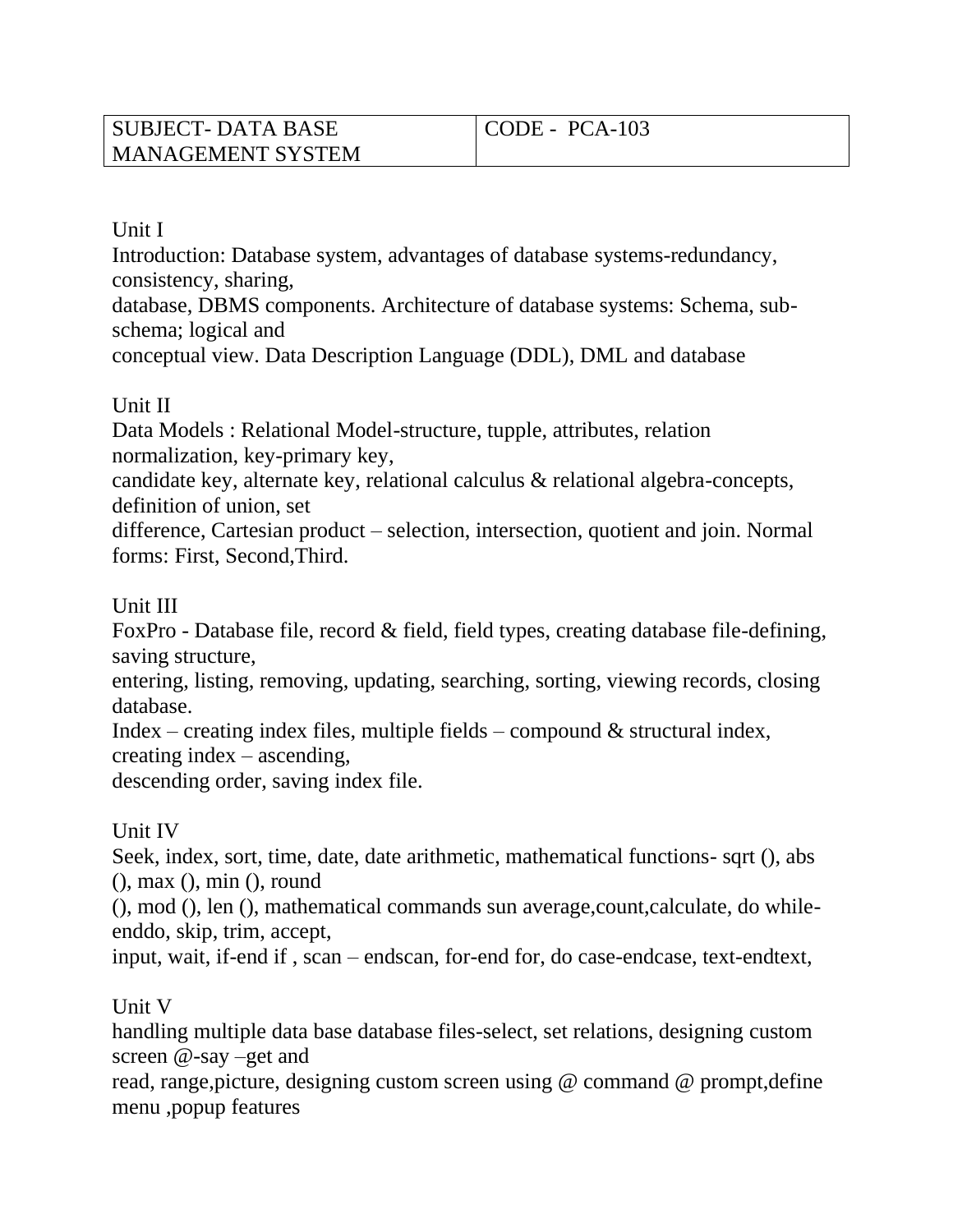### Unit I

Introduction to software engineering: - concept of software engineering, phases in software

development –requirement analysis software design, coding, testing, maintenance, software development

process model –water fall, prototyping, spiral model, project size categories, project structure,

## Unit II

Delphi COCOMO Model on software size estimate, project scheduling- average duration

estimation, project scheduling & milestones, Software conflagration management concept SCM elementidentification, control accounting, Auditing Risk Management

## Unit III

Software design- Fundamental Design concept, Abstraction, Information Hiding, Structure,

Modularity, Concurrency, Modules and modularization criteria, coupling and cohesion, design Notations – Data Flow Diagram,

Unit IV

Verification– validation – concept, walk through, Inspection, Static analysis, Testing –

fundamental, Error, Fault, Failures and Reliability, Test cases, Functional and Structural testing, Unit

testing, Integration, Testing, Validation testing, Recovery testing, Security testing, Unit V

CASE tools – Fundamental of CASE, Software Developmental, Environment, Different case tools.